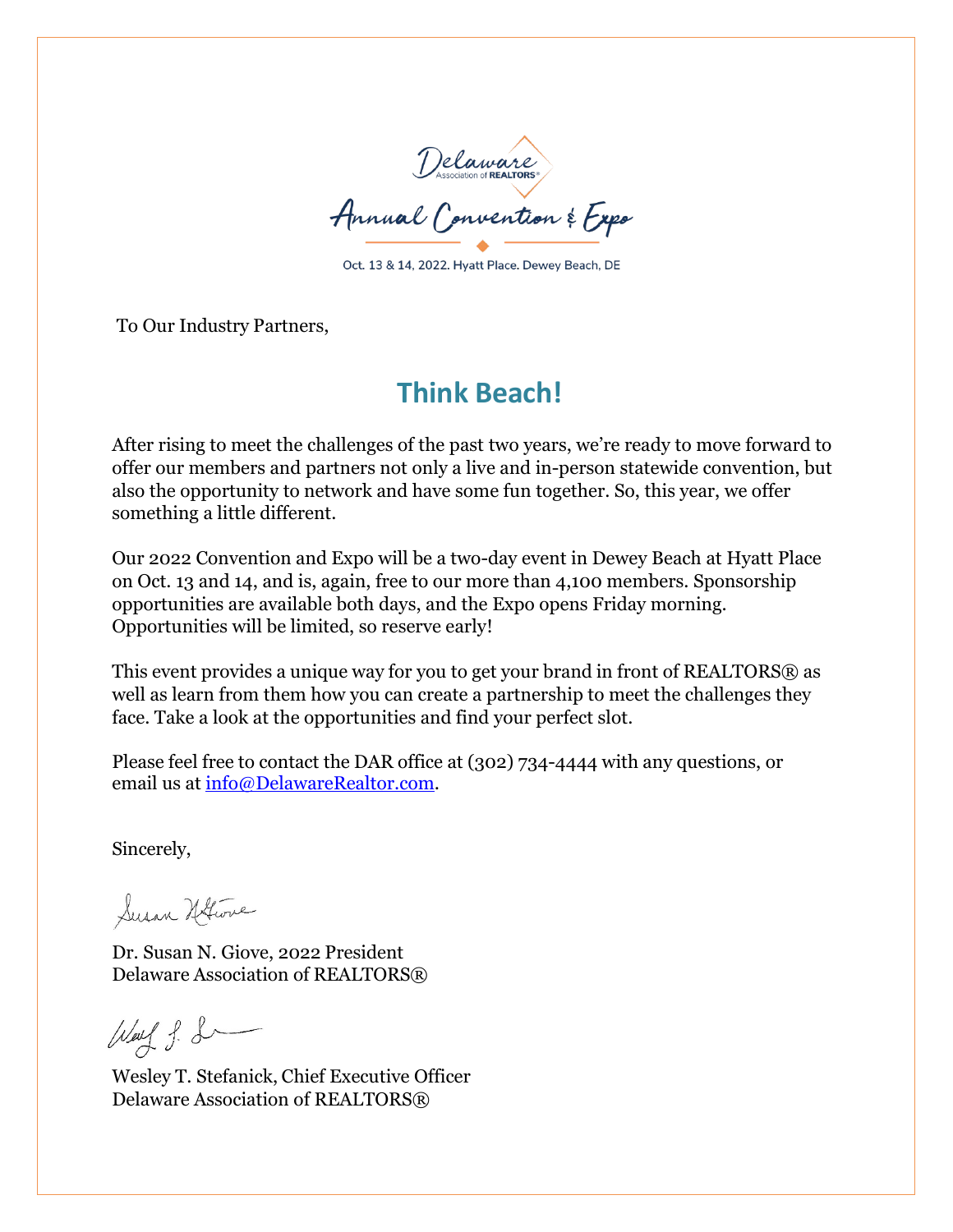

Oct. 13 & 14, 2022. Hyatt Place. Dewey Beach, DE

#### **Presenting Sponsor** (\$8,500) **SOLD**

Includes a booth in the registration area; logo on convention signage; a full-page program ad; recognition in promotional materials; one (1) insert for convention bags; lunch for registered staff; at the President's Reception you'll be on stage to announce Beach Tag winners.

#### **GOLD Sponsor** (\$5,000)

Premium exhibitor table; logo on signage; halfpage program ad; recognition in promotional materials; one (1) insert for convention bags; up to eight (8) lunch tickets for registered staff

#### **SILVER Sponsor** (\$3,000)

Standard exhibitor table; logo on signage; halfpage program ad; recognition on promotional materials; one (1) insert for swag bags; up to four (4) lunch tickets for registered staff

#### **Swag Bag** (\$2,500)

Your logo on a reusable tote bag.

#### **Swag for the Bag** (\$90)

Your marketing materials or promotional items inserted into each convention bag.

#### **Lanyards** (\$1,500/\$750) **SOLD**

Logo featured on the lanyard of each attendee's registration badge. Get a 50% discount if you provide us with your branded lanyards.

#### **Program Ads**

Full Page ……….. \$500 Half Page ………. \$350 Business Card … \$100

# **2022 Sponsorship Opportunities**

#### **Class Sponsorships**

Large Class (6 available): \$450 Small Class (15 available): \$300 You'll have  $\sim$  5 minutes before class or after the break to provide information, materials, and invite attendees to meet with you one-on-one.

#### **Meal Sponsorships**

- Breakfast/Breaks (1 available)— \$2,000
- Lunch (2 Available)  $-$  \$2,500
- \*Purchase two and get a \$500 discount.

#### **Award Sponsor** (2 available)

Be on stage to help announce the prestigious REALTOR® of the Year and recognize volunteer Good Neighbors of each county.

#### **President's Reception** (\$2,000)

The convention ends at with live music, cash bar, and hors d'oeuvres! Find out who is REALTOR® of the Year and recognize our local 2022 Good Neighbors.

#### **Casino Night** (Proceeds to Charity)

Eleven tables are up for grabs, 11 dealers, and a combo sponsorship. You can also participate by donating a gift basket to be raffled.

- Table Sponsor: \$150
- Dealer Sponsor: \$250
- Option: Table/Dealer Combo: \$400 *The sponsor provides a volunteer to be trained to be a dealer at the table.*
- Gift Basket Raffle: No fee charged. Just put together some great gifts, along with company swag, to be raffled during the event for charity.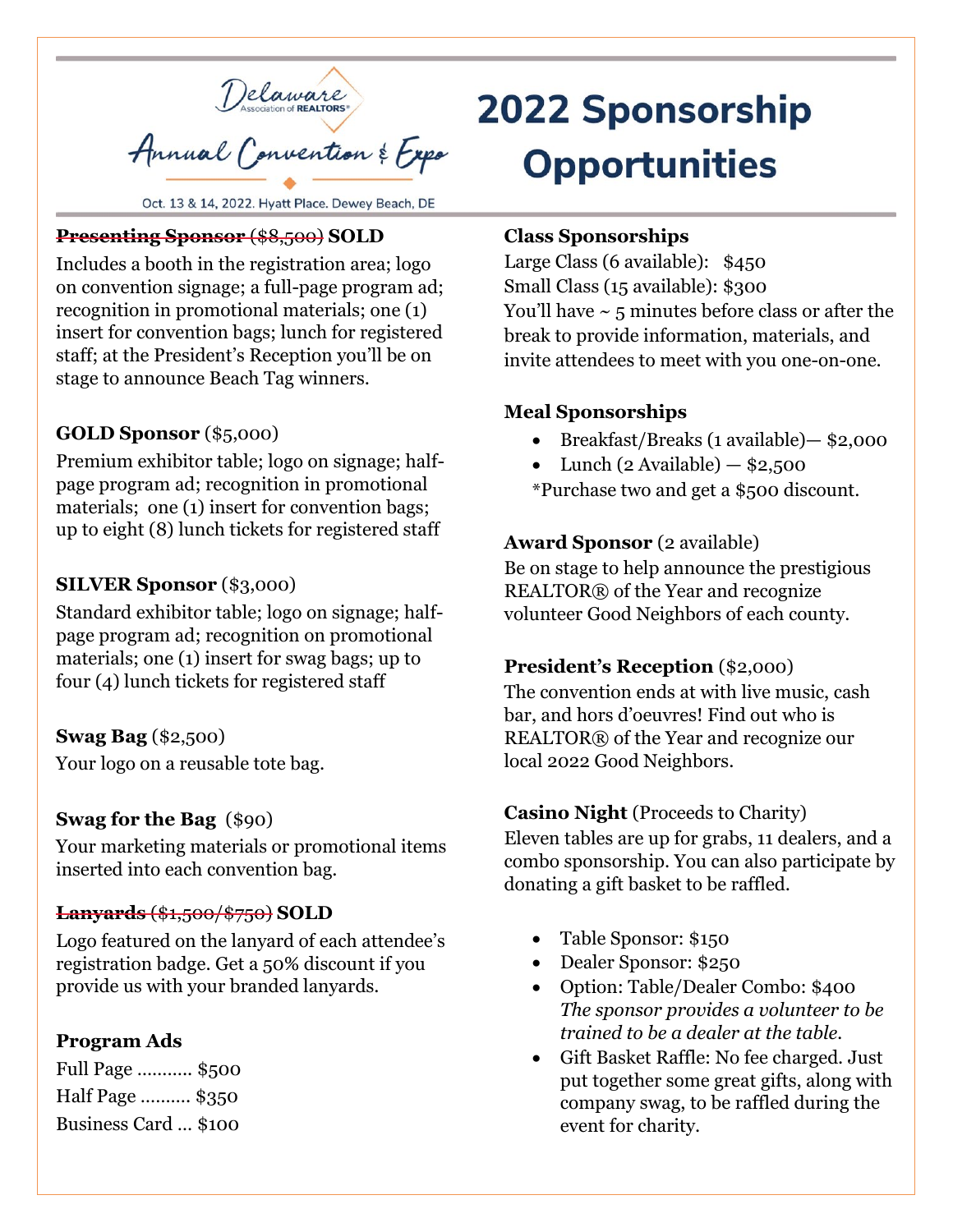

## *No matter what space you choose, you'll be in the middle of the action.*

Exhibitors at this year's Expo are offered a choice of booth space in the interior hall or the adjacent deck area.

**Interior hall** booths are right off the deck and beach area.

**On the deck** you'll have the ultimate boardwalk experience while enclosed in a tent for protection from wind and weather.

**The two spaces combine** to provide maximum exposure, both offering direct access to classrooms and event areas.

The **Expo Floor Chart** included in this package will help you decide your booth location.



6' table/covering, skirting; 2 chairs, 2 lunch tickets, 2 free convention registrations/\$75 per additional registration, free WiFi, electric service is \$80

# **In the Hall**

**Premium Interior Booth \$600**

**Standard Interior Booth \$500**

# **On the Deck**

**Premier Deck Booth \$1,500 Premium Deck Booth \$1,100 Standard Deck Booth**

**\$700**

**Beach Tag Program**

2022 Exhibitor

**Opportunities** 

**\$350** (*Formerly the Pit Pass; Optional Program Open to All Exhibitors*)

Convention attendees receive a Beach Tag at registration to compete for prizes. Attendees must visit booths of each participating vendor to get their Beach Tags stamped for a chance to win. Completed cards are collected prior to the President's Reception. Winners will be drawn during the President's Reception and must be present to win.

Participating exhibitors not only get to greet attendees personally, but will receive contact information for each participant within 10 days following the convention.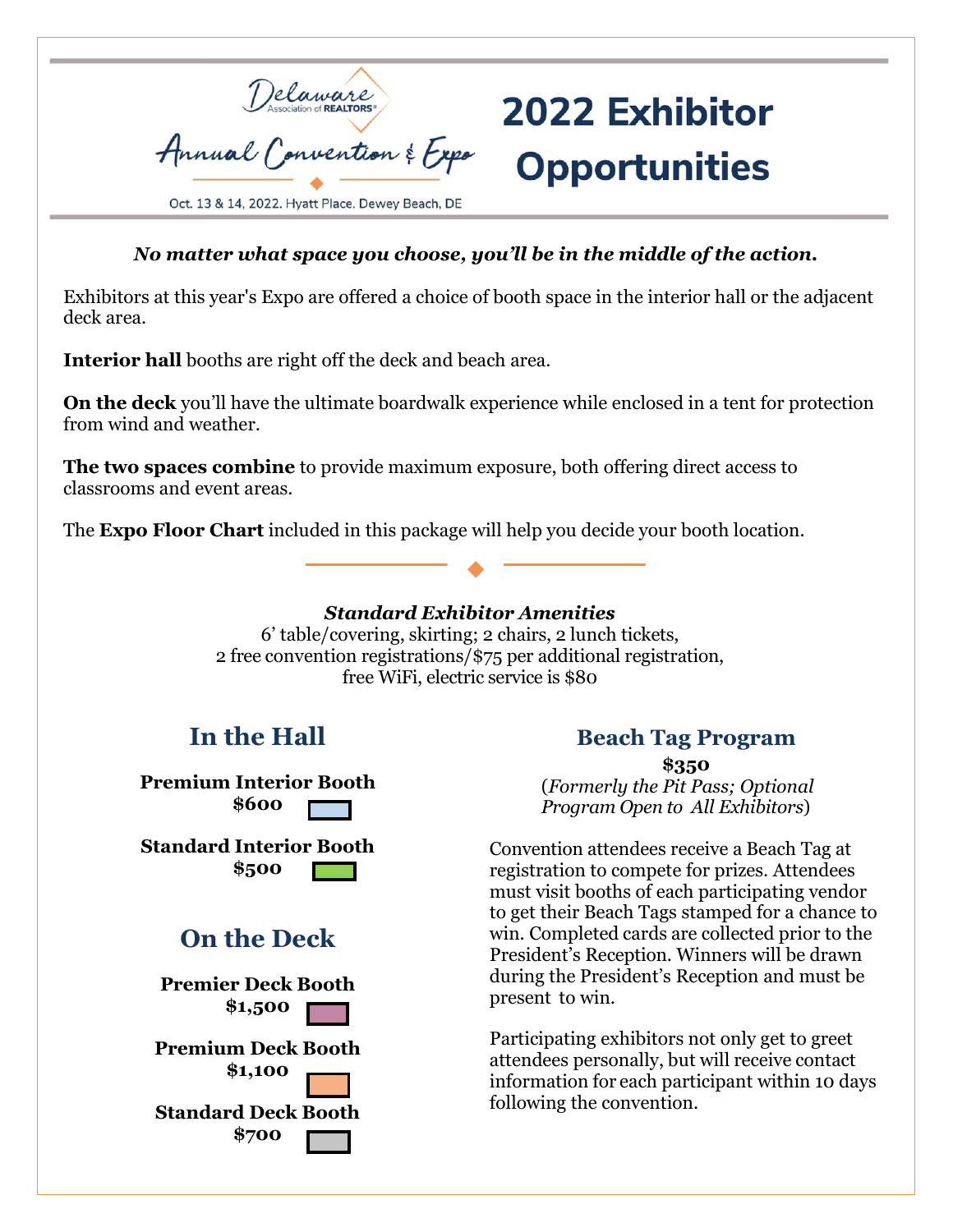

Oct. 13 & 14, 2022. Hyatt Place. Dewey Beach, DE

### **2022 CONFERENCE & EXPO SPONSORSHIP APPLICATION**

| <b>EXHIBITOR BOOTH</b> Two Booth Staff registrations included (Trade Show booths only open on Friday, October 14)           |                          |                                                                 |                                                        |  |
|-----------------------------------------------------------------------------------------------------------------------------|--------------------------|-----------------------------------------------------------------|--------------------------------------------------------|--|
|                                                                                                                             |                          |                                                                 |                                                        |  |
|                                                                                                                             |                          |                                                                 | <b>Request for Electricity:</b>                        |  |
|                                                                                                                             |                          |                                                                 | <b>Yes</b>                                             |  |
|                                                                                                                             |                          |                                                                 |                                                        |  |
|                                                                                                                             |                          |                                                                 | N <sub>o</sub>                                         |  |
| <b>Available Add-ons</b>                                                                                                    |                          |                                                                 | \$80 additional charge                                 |  |
| Beach Tag Sponsor (formerly Pit Pass) (20 available) -------------------- \$350                                             |                          |                                                                 |                                                        |  |
|                                                                                                                             |                          |                                                                 |                                                        |  |
|                                                                                                                             |                          |                                                                 |                                                        |  |
| <b>Adding additional booth staff?</b><br>Contact Matt Lafferty at DAR with names - 302.734.4444 or matt@delawarerealtor.com |                          |                                                                 |                                                        |  |
| <b>SPONSORSHIP OPPORTUNITIES</b>                                                                                            |                          |                                                                 |                                                        |  |
|                                                                                                                             |                          | President's Reception --------------------------------- \$2,000 |                                                        |  |
| Gold Sponsor ---------------------------------- \$5,000                                                                     |                          | Lanyard Sponsor (1 available) *\$750 discount if sponsor        |                                                        |  |
| Silver Sponsor --------------------------------- \$3,000                                                                    |                          |                                                                 |                                                        |  |
| Swag Bag Sponsor (1 available) -------------------- \$2,500                                                                 |                          | Award Sponsor (2 available) *\$200 discount if both             |                                                        |  |
| Lunch Sponsor (2 available) *\$500 discount if both                                                                         |                          |                                                                 |                                                        |  |
|                                                                                                                             |                          |                                                                 | Large Class Sponsor (6 available) -------------- \$450 |  |
| Breakfast & Break Sponsor (1 available) *\$500 discount                                                                     |                          | Small Class Sponsor (15 available) ------------- \$300          |                                                        |  |
|                                                                                                                             |                          | Swag for the Bag ------------------------------- \$90           |                                                        |  |
| CASINO NIGHT Takes place the evening of October 13 (Proceeds to benefit the Delaware Association of REALTORS® Care Fund)    |                          |                                                                 |                                                        |  |
| Table/Dealership Sponsor Combo --------- \$400                                                                              |                          |                                                                 | Table Sponsor ---------------------------------- \$150 |  |
| Dealer Sponsor --------------------------------- \$250                                                                      |                          | Gift Basket for Raffles ------------------------ Free           |                                                        |  |
| Limited Availability - Check with DAR Staff for Casino Night Sponsorship Availability                                       |                          |                                                                 |                                                        |  |
| PROGRAM ADS (Ads must be submitted in .pdf or .jpeg format by August 30, 2022)<br>Full Page --------- $$500$                | Half Page -------- \$350 |                                                                 | Business Card -------- \$100                           |  |
| <b>PAYMENT</b> (Full payment is required with application – Credit Card payments preferred)                                 |                          |                                                                 |                                                        |  |
|                                                                                                                             |                          |                                                                 |                                                        |  |
| TOTAL DUE: \$                                                                                                               | PAYMENT TYPE:            |                                                                 |                                                        |  |
| <b>CHECK</b><br><b>VISA</b>                                                                                                 | <b>MASTERCARD</b>        |                                                                 | <b>DISCOVER</b><br><b>AMEX</b>                         |  |
| Credit Card No: Credit Card No: Credit Card No:                                                                             |                          |                                                                 |                                                        |  |
|                                                                                                                             |                          |                                                                 |                                                        |  |
|                                                                                                                             |                          |                                                                 |                                                        |  |

**Please make checks payable to:** *DAR.* **Return all forms and payment to** *134 East Water Street, Dover, DE 19901.*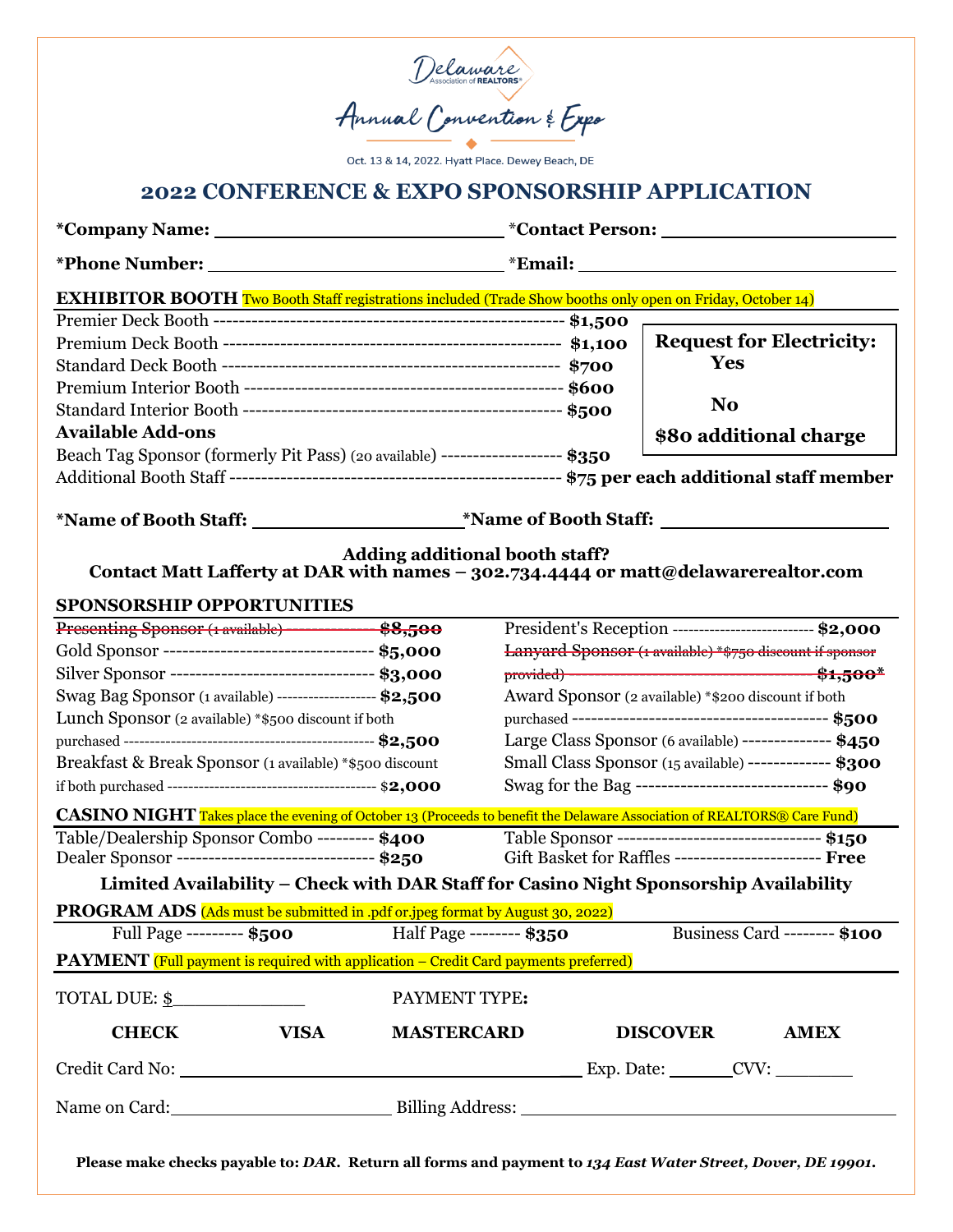## **2022 CONFERENCE & EXPO TERMS & CONDITIONS**

- **1. APPLICATION & ELIGIBILTY:** DAR has the final authority to assign booths to exhibitors. Booths will be assigned on a first-come, first-served basis. Booth assignments will be finalized 2 weeks prior to the conference.
- **2. EXHIBIT HOURS:** Virtual exhibit booths must be staffed or have notification of return time during all conference hours. Exhibitors with virtual booths that are not staffed during conference hours could be subject to loss of credentials for future conferences and loss of other conference privileges as determined by DAR Staff. Virtual booths will remain active with the virtual event platform for a set amount of time after the event. **(Subject to Change)**
	- **a. Set-up Time:** Friday, October 14: 5:30 am to 7:30 am
	- **b. Active Expo Hours:** Friday, October 14: 7:30 am to 4:30 pm
	- **c. Exhibit Tear Down:** Friday, October 14: 4:30 pm
- **3. SCHEDULE CHANGES:** DAR further reserves the right to alter the time to agree with changes in schedules.
- **4. BOOTH RULES:** DAR reserves the right to refuse any exhibit display not complying with rules.
	- **a.** All exhibit walls and decorations will be limited to 8 feet in height.
	- **b.** NO banners, arches or other overhead fixtures shall be permitted to cross aisles.
	- **c.** NO fences, trees/plants or coverings will be used that will obstruct another's exhibitor display. Exhibitors will stay within allotted space and NO exhibit will extend into the aisles of the hall.
	- **d.** No exhibitor shall use nails, tacks, staples, screws, bolts, glue, paste, gummed tape or other fastening or anchoring devices of any kind in or on the floors, walls, columns, doors, windows, ceiling or any other part of the exhibit hall.
	- **e.** All moving material must have rubber on wheels.
	- **f.** No propane or vehicles with metal wheels are permitted in the exhibit hall area.
- **5. SUBLETTING BOOTH SPACE:** Exhibitors may not assign, sublet, or apportion all or any part of a contracted booth space, nor may exhibitors permit the display, promotions, sales, or marketing of non-exhibitor products or services.
- **6. INSURANCE & LIABILITY:** Neither DAR, nor any of its officers, employees, agents, contractors, and affiliates of such entities, nor the owners, employees, or representatives of the conference venue will be responsible for any injury, loss or damage that may occur to the exhibitor or to the exhibitor's employees or property, prior, during or subsequent to the period covered by the exhibit. The exhibitor expressly releases the foregoing persons and entities from and agrees to indemnify the same against any and all claims for such loss, damage or injury arising from the negligent or willful acts or omission of the exhibitor and its employees, agents, contractors, and invitees. Exhibitors are responsible for all liability insurance coverages.
- **7. CANCELLATION POLICY:** Cancellation of this contract **MUST** be in writing. Cancellations prior to August 19, 2022 will be granted a refund less 50% of the exhibitor booth fee. NO REFUNDS will be granted after this date. **FAILURE TO OCCUPY:** If the exhibitor booth is not occupied by the exhibitor on contract, DAR will have the right to use such space as it sees fit.
- **8. PHOTO RELEASE:** I hereby grant to DAR the right to photograph, record, and/or videotape me, my guests, employees, and/or contractors during the Expo. I further grant to DAR, as the copyright owner, forever and throughout the world, the right to use these items and to reuse or license the right to reuse them as DAR may desire, in all media and in all forms and for all purposes without further notice or compensation.
- **9. RULE VIOLATORS:** All exhibitor applicants who sign the registration form bind themselves to the exhibitor terms and conditions. Violation of these rules will result in the immediate closure of the exhibit and may affect future consideration for booth space.
- **10. MUSIC:** Any exhibitor who will be playing music is responsible for licensing with ASCAP and BMI.
- **11. FOOD & BEVERAGE:** The serving of alcoholic beverages and/or food by exhibitors in any part of the show premises is not permitted unless permission is given by show management in advance. Contact DAR staff for your request.
- **12. ADDITIONAL QUESTIONS:** Any and all matters or questions not specifically covered by the preceding terms and conditions shall be subject solely to the decision of DAR staff.

I agree to abide by the **TERMS and CONDITIONS** along with the **LIABILITY RELEASE** and to have the credit card information on this form charged for the amount above.

**Signature: Date:** \_\_\_\_\_\_\_\_\_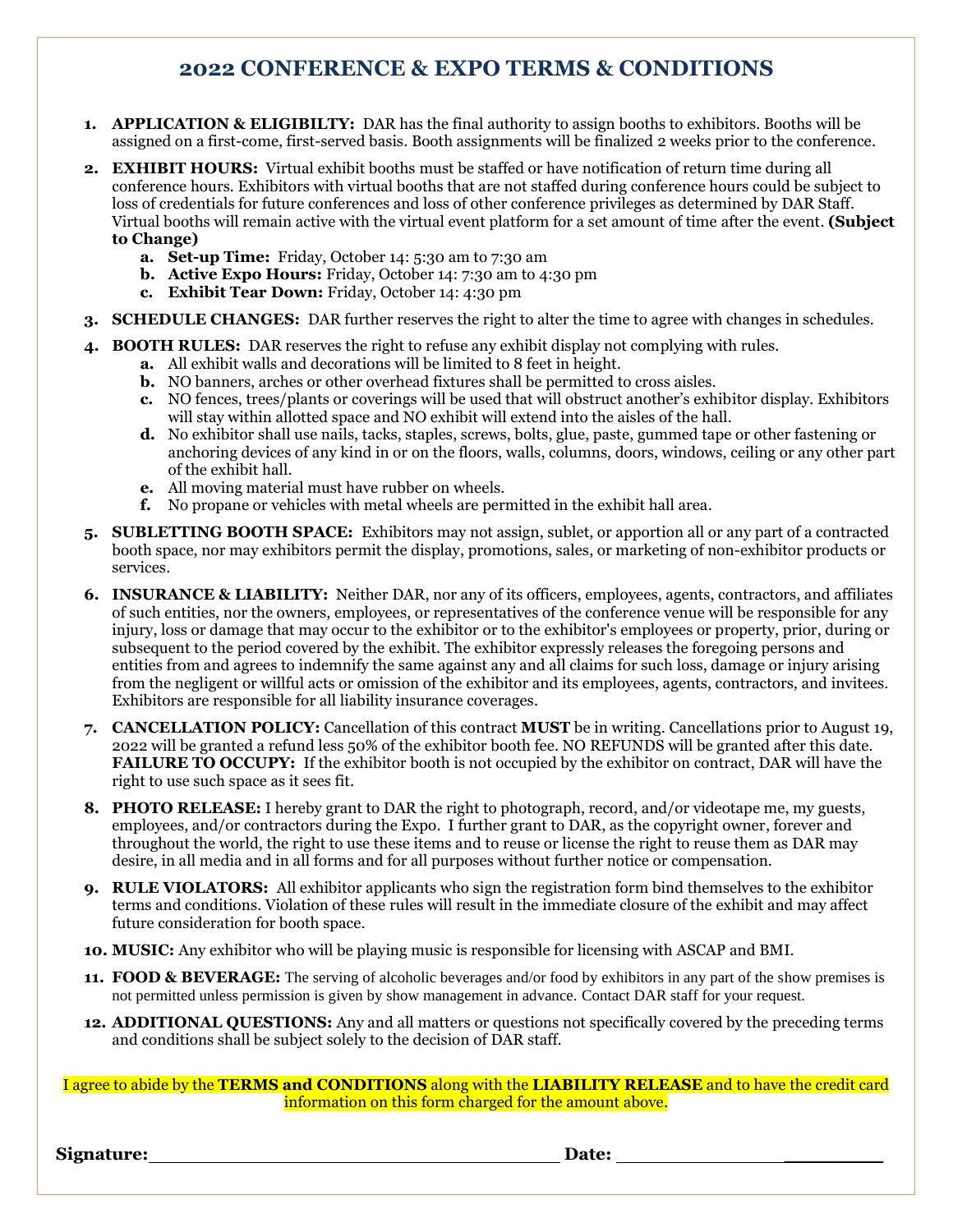

Prefunction for DE Assoc of Realtors - October 19, 2022, 12:00 PM